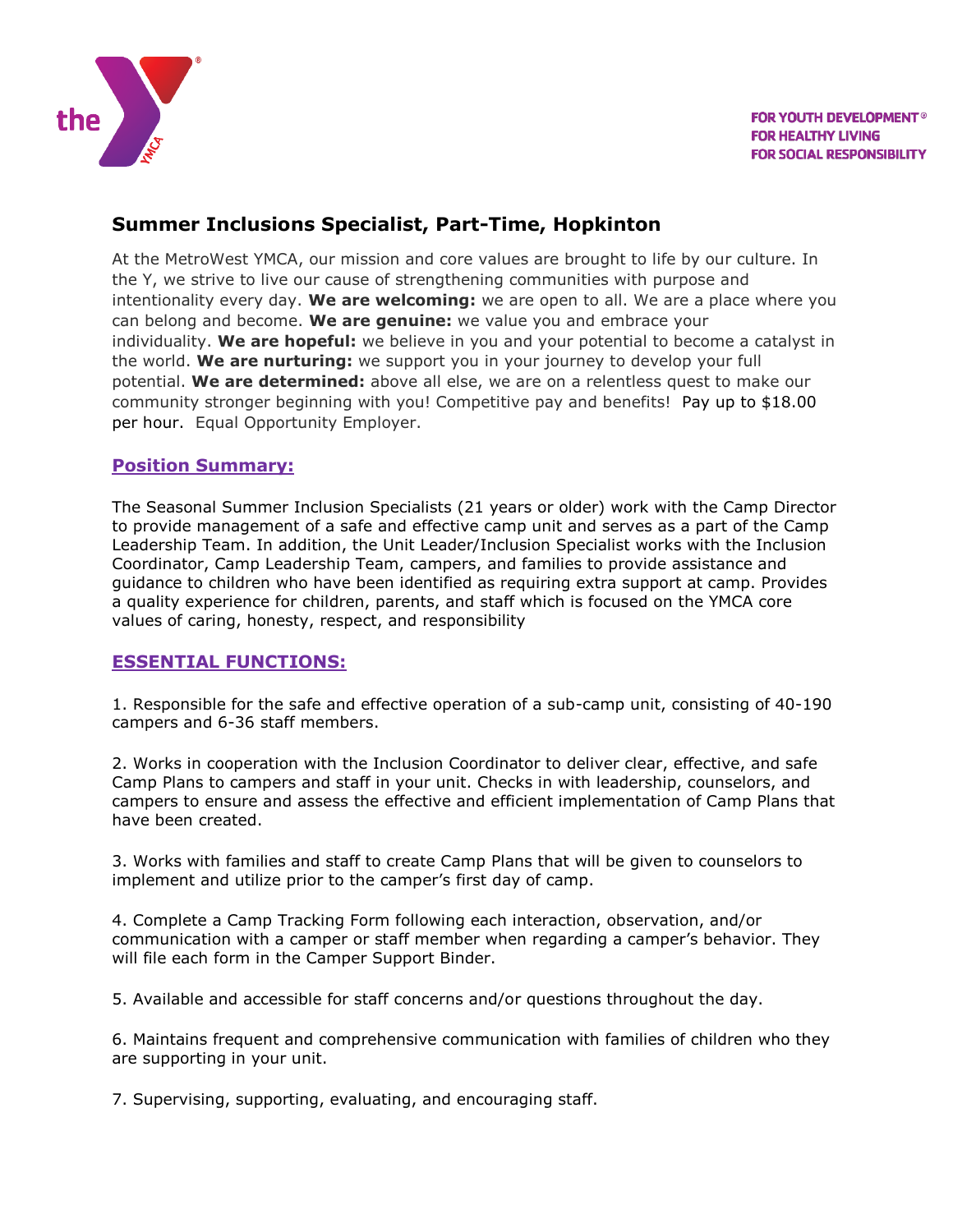8. Keeping accurate daily and session long attendance for all campers and turned into the office manager daily and due to the office manager on the last day of the session.

9. Keeping accurate daily attendance for all staff in their assigned unit and reporting it to the Camp & Teen Director at the end of each week.

10. Managing and communicating with the office manager about dismissal and pick up changes.

11. Generating rosters for all campers; paying special attention to ratios, camper requests, etc. Managing rosters for camper switches and making sure all appropriate areas have updated copies at all times (pool, nurse, office, boating).

12. Be present and manage staff during assigned pool duty times.

13. Attending to camper and staff issues and taking steps to resolve problems in a timely and professional manner.

14. Work as a substitute counselor as needed in your unit or in another unit if needed.

15. Assist in the planning and delivery of staff training.

16. Assist with other camp tasks and additional responsibilities as assigned.

17. Plans and implements program activities that is culturally relevant, developmentally appropriate, and consistent with YMCA values.

18. Adheres to program standards including safety and cleanliness standards.

19. Attends staff meetings, leadership meetings, and trainings.

20. Follows YMCA policies and procedures, including those related to medical and disciplinary situations, child abuse prevention and emergencies.

21. Actively assists and participates as directed at pool and specialty activity areas.

22. Prepares for and participates in camp activities that include Family Fun Nights, theme days, dress up days and Fun Fridays. (All leadership staff are required to attend all Family Fun Nights).

23. Supervise and organize at least 2 weeks of PM Care and 1 week of AM Care, as assigned by the Camp and Teen Director.

24. Communicates timely, openly and effectively with staff, unit leaders, nurses, inclusion coordinator, and camp/asst. camp directors regarding issues of concern or safety of staff and campers.

25. Maintains positive relations with parents and other staff. Models relationship-building skills in all interactions.